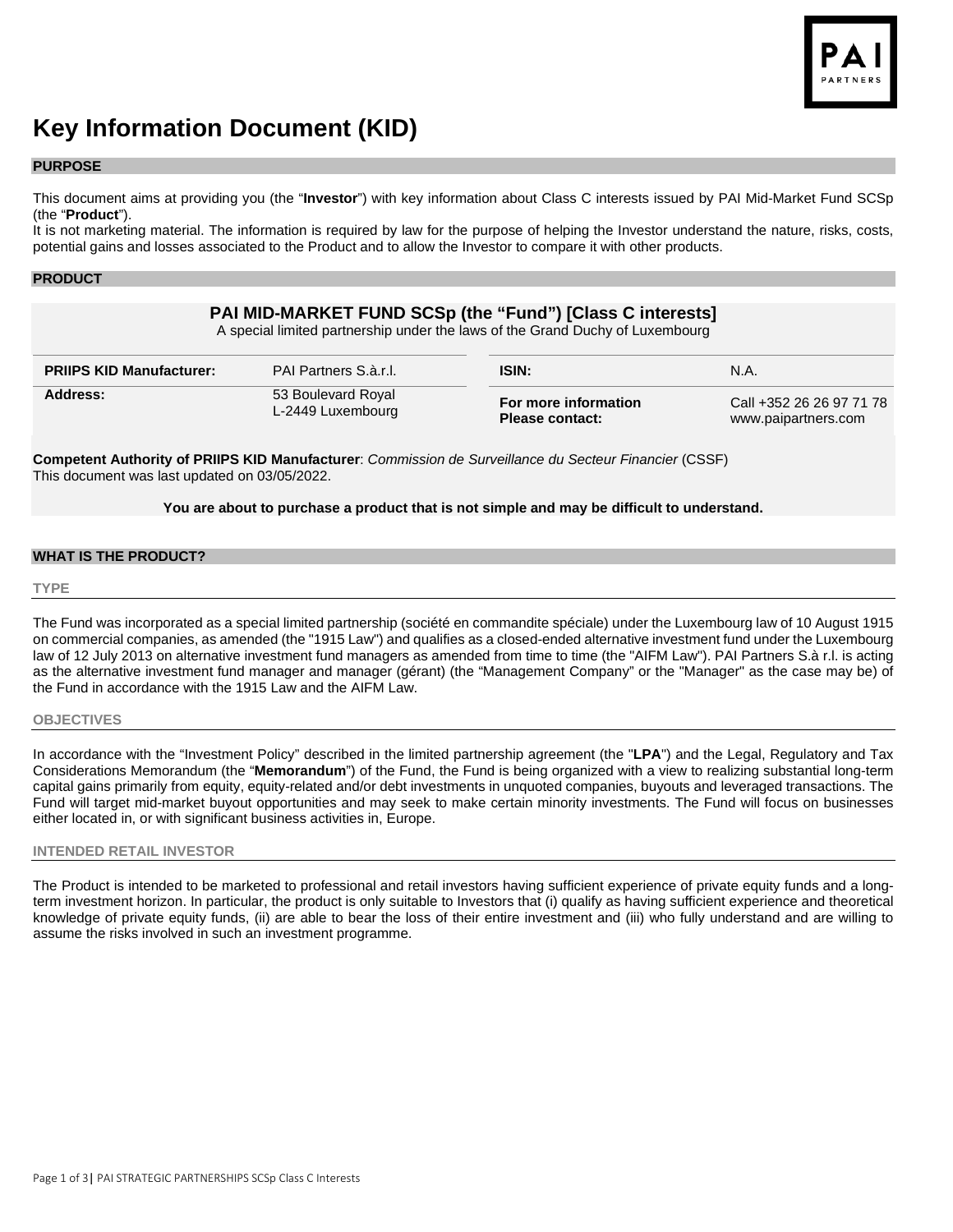#### **TERM**

The Fund, unless dissolved earlier or terminated pursuant to any specific cause set forth in the 1915 Law or other mandatory law, shall have a term of ten (10) years, except in the event of an early dissolution as provided for by the LPA. This term may be extended, by the Manager, by up to three (3) additional one-year periods in accordance with the terms of the LPA.

#### **WHAT ARE THE RISKS AND WHAT COULD I GET IN RETURN?**



Investor cannot cash in early. The Investor may not be able to sell its product easily or it may have to sell at a price that significantly impacts the returns on investment.

The summary risk indicator is a guide to the level of risk of the Product compared to other products. It shows how likely it is that the Product will lose money because of movements in the markets or because the Manager is not able to pay the Investor. We have classified the Product as 6 out of 7, which is the second highest risk class. This rates the potential losses from future performance at a high level, and poor market conditions are very likely to impact the capacity to pay the

Investor. Changes to tax laws/treaties may adversely affect returns on the Investor's investment. The Product does not include any protection from future market performance, as a result the Investor could lose some or all of his investment. If the Manager is not able to pay the Investor what is owed, the Investor could lose his entire investment.

#### **Performance Scenarios**

#### **Investment EUR 10 000 10 years** (Required minimum holding period)

| <b>THESPHISH FOR THE BUY</b> |                                              | <b>10 years</b> the quited from influent ribiding period) |
|------------------------------|----------------------------------------------|-----------------------------------------------------------|
| Stress scenario              | What the Investor might get back after costs | $2.996^2$                                                 |
|                              | Average return <sup>1</sup> each year $(\%)$ | $-11.35%$                                                 |
| Unfavorable scenario         | What the Investor might get back after costs | 14.549 <sup>2</sup>                                       |
|                              | Average return <sup>1</sup> each year $(\%)$ | 3.82%                                                     |
| Moderate scenario            | What the Investor might get back after costs | 203,036 <sup>2</sup>                                      |
|                              | Average return <sup>1</sup> each year $(\%)$ | 35.13%                                                    |
| Favorable scenario           | What the Investor might get back after costs | 569.049 <sup>2</sup>                                      |
|                              | Average return <sup>1</sup> each year $(\%)$ | 49.80%                                                    |

This table shows the money the Investor could get back over the next 10 years, under different scenarios, assuming that the Investor invests €10,000. The scenarios shown illustrate how the Investor's investment could perform. The Investor can compare them with the scenarios of other products. The scenarios presented are an estimate of future performance based on evidence from the past on how the value of this investment varies, and not an exact indicator. What the Investor gets will vary depending on how the market performs and how long the Investor keeps the investment/product.

The stress scenario shows what the Investor might get back in extreme market circumstances, and it does not take into account the situation where the Manager is not able to pay the Investor. The figures shown include all the costs of the product itself but may not include all the costs that Investor pays to his advisor. The figures do not take into account the Investor's personal tax situation, which may also affect how much the Investor gets back.

## **WHAT HAPPENS IF PAI PARTNERS S.A.R.L. IS UNABLE TO PAY OUT?**

Losses are not covered by an investor compensation or guarantee scheme. If PAI Partners S.à r.l. is unable to pay out, the Investor may not recover the sums invested and the Investor may therefore face a financial loss and will not be able to make a claim to the CSSF.

## **WHAT ARE THE COSTS?**

The Reduction in Yield (RIY) shows what impact the total costs borne by the Investor will have on his investment return. The total costs take into account one-off, ongoing and incidental costs. The amounts shown hereinafter are the cumulative costs of the Product itself. The figures assume the Investor invests €10,000 and are estimates subject to change in the future.

#### **COSTS OVER TIME**

The person selling or advising the Investor about this product may charge the Investor additional costs. If so, this person will provide the Investor with information about these costs, and show the Investor the impact that all costs will have on his investment over time.

<sup>1</sup> The percentage return for the investor is based on past performance of peer investment similar to the investments underlying the investment fund. The term "Net" refers to the fact that the return is after costs.

<sup>2</sup> The monetary amounts assume that returns are continuously compounded over 10 years (i.e. the "Required minimum holding period").